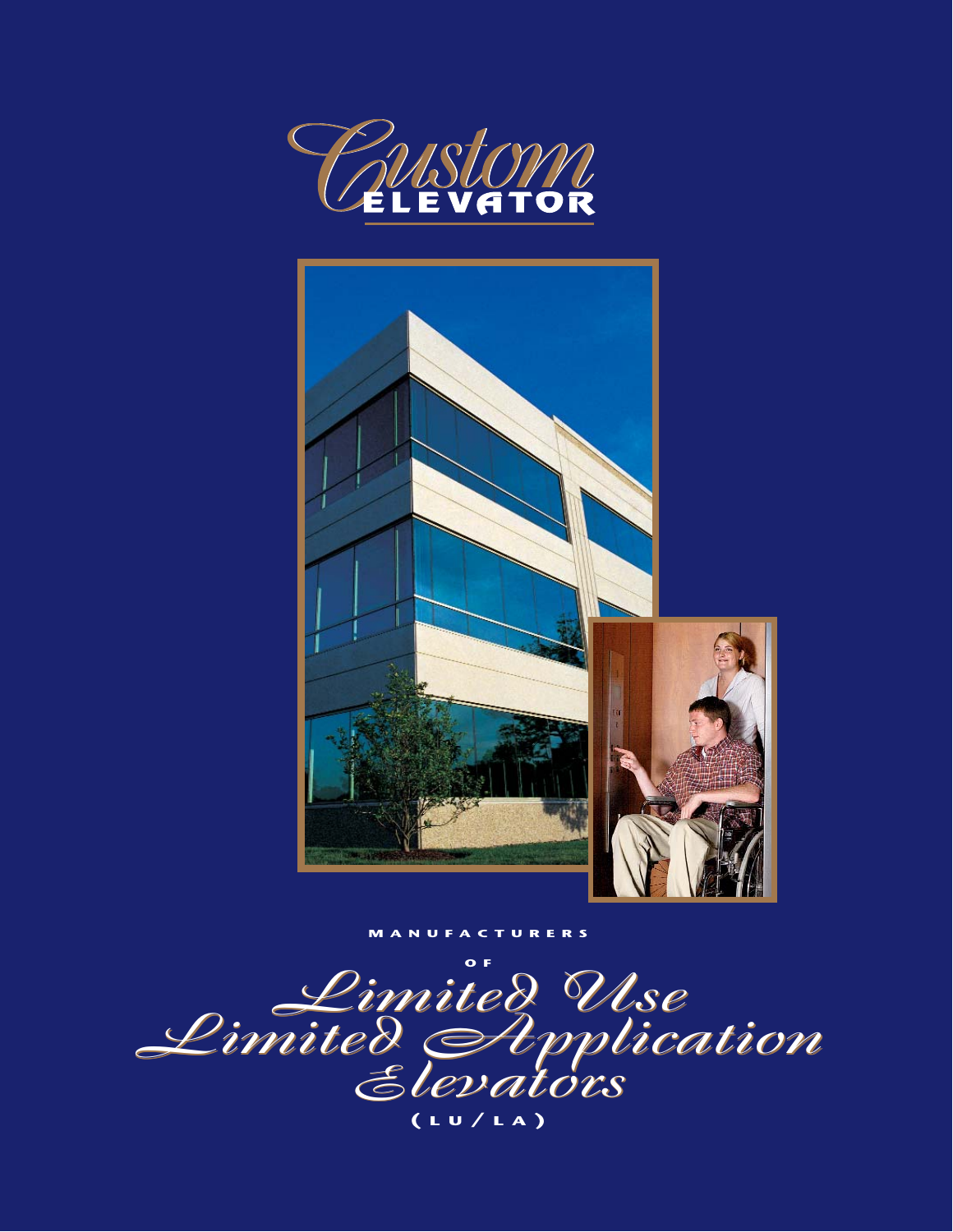#### **LU/LA ELEVATORS**

The founders of Custom Elevator Manufacturing Company, who introduced the first roped hydraulic commercial elevator to the U.S. market, are back to set the standards for LU/LA elevator systems. Our roped 1:2 hydraulic design provides the quietest and smoothest operation in the industry. This system utilizes components and devices that are tested and certified to the most stringent requirements and have been tried and proven on commercial midrise elevator applications subject to more frequent use. Our commitment to quality, safety, and dependability are unparalleled.

Our unique design minimizes hoistway space, machine room space, pit depth, and overhead clearances and operates on standard single phase power. This, combined with the flexibility to have the machine equipment located remotely and car sizes customized to fit most any conditions, makes our system ideal for remodeling projects or new construction buildings.

At Custom Elevator Manufacturing Company, our main focus is on service beyond the sale, state of the art technology, superior quality, product reliability, safety, and our top priority is always the customer.





A limited use/limited application (LU/LA) elevator is a power passenger elevator in which the use and application is limited by size, capacity, speed, and rise. These low-rise elevator systems bridge the gap between conventional commercial elevators and other undesirable lifts used to provide solutions for architectural barriers.

A LU/LA elevator from Custom Elevator Manufacturing Company is designed and manufactured in accordance with ASME A17.1 "Safety Code For Elevators and Escalators" and offers features to meet accessibility and fire protection guidelines, making this elevator a perfect, cost-effective solution for most small public building applications including churches, schools, lodges, restaurants, nursing homes, and more.

# **STANDARD FEATURES**

## **CHARACTERISTICS**

- Up to 1400 lb. capacity
- 30 fpm nominal car speed
- \*Up to 4 stops
- \*Up to 25'-0" travel
- Minimum pit depth of 3'-6" required (14" minimum with alternative means)
- Minimum overhead clearance of 11'-0" required (9'-6" minimum with alternative means for existing buildings)
- 42" wide x 60" deep x 81" high nominal inside car size
- 36" wide x 80" high fully automatic two-speed horizontal sliding doors
	- \**Consult factory for other custom options.*

#### **EQUIPMENT**

- 1:2 roped hydraulic drive
- (3) 3/8" diameter hoist cables
- Single stage hydraulic piston and cylinder with pressure balanced self adjusting seal
- Heavy duty cantilevered design car sling with roller guide shoes
- 8 lb. per foot steel tee guide rail system
- 220 volt single phase power supply (three phase optional)
- Vibration free submersible pump/motor assembly with (5) Horsepower motor
- Two speed control valve with (4) solenoids, soft start and stop, and constant down-speed regulation
- Heavy duty DC Master door operator with field adjustable torque, fast speed and slow speed control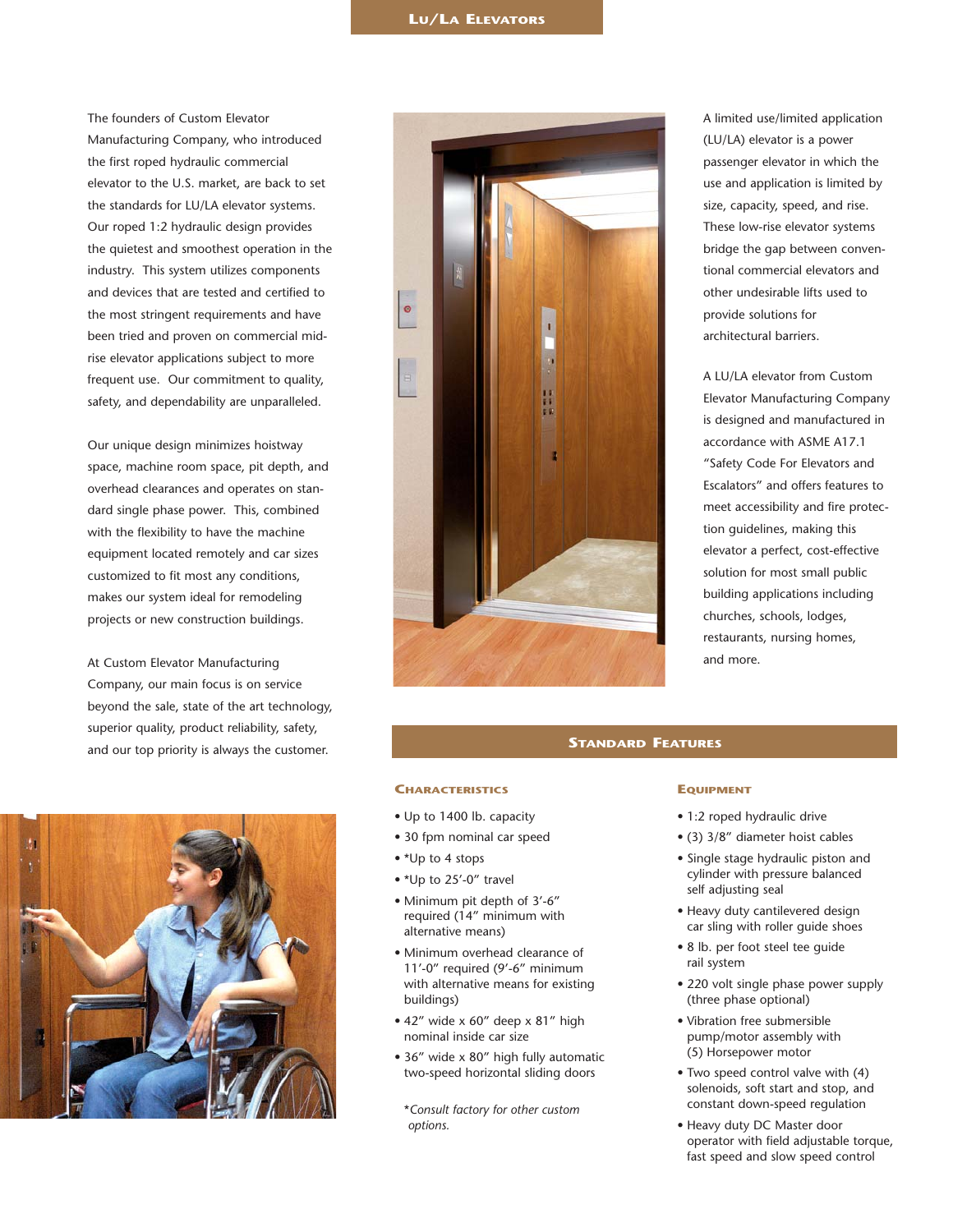### **SAFETY DEVICES**

- Type "A" instantaneous governor actuated car safety
- Pipe rupture valve
- Upper and lower terminal limit switches
- Top final limit switch
- Slack cable switch
- Emergency car lighting in cab
- Emergency keyed stop switch in cab
- Emergency push button alarm in cab
- Automatic car releveling device
- Floor selectable battery lowering device
- Emergency manual lowering valve
- Emergency telephone in cab
- Solid panel cab doors with approved safety switch
- Infrared door edge protection with automatic door reopen system
- Approved electro-mechanical hoistway door interlocks
- Impact buffers below elevator car
- UL and/or CSA certified electrical and hydraulic devices
- Manufactured in accordance with ASME A17.1 Safety Code
- Pit stop switch

## **CONTROL/PUSHBUTTON FIXTURES**

- Automatic pushbutton control
- Microprocessor based control system with uninterrupted battery back-up emergency lowering with automatic door operation
- Light-up push buttons in car and hall with Braille
- Digital floor position indicator with direction arrows in car
- Floor "Stop/Pass" audible signal in car
- Automatic cab lighting with override switch
- Automatic indicator light time-out feature
- Automatic "Home Park" feature to designated floor
- Low oil protection timer circuit
- Top of car inspection operation
- Recessed telephone box with phone

#### **CAB FINISHES AND ACCESSORIES**

- Fire rated wood core wall panels with black filled reveals to simulate applied panels faced with plastic laminate available in several solid, textured, and wood grain finishes
- Car entrance including strike column, return panel, and transom are #4 brushed stainless steel finish
- Two speed reinforced hollow metal horizontal sliding car doors with #4 brushed stainless steel finish
- Steel canopy with fire rated thermoclear panel suspended ceiling and fluorescent lighting above
- 3/8" x 2" #4 brushed stainless steel handrail on (1) side wall
- Extruded aluminum car sill
- #4 brushed stainless steel certificate frame
- Unfinished plywood sub-floor in cab

## **Hoistway Doors**

• Two speed horizontal sliding fire rated door and frame assemblies with prime (paintable) finish and extruded aluminum sills